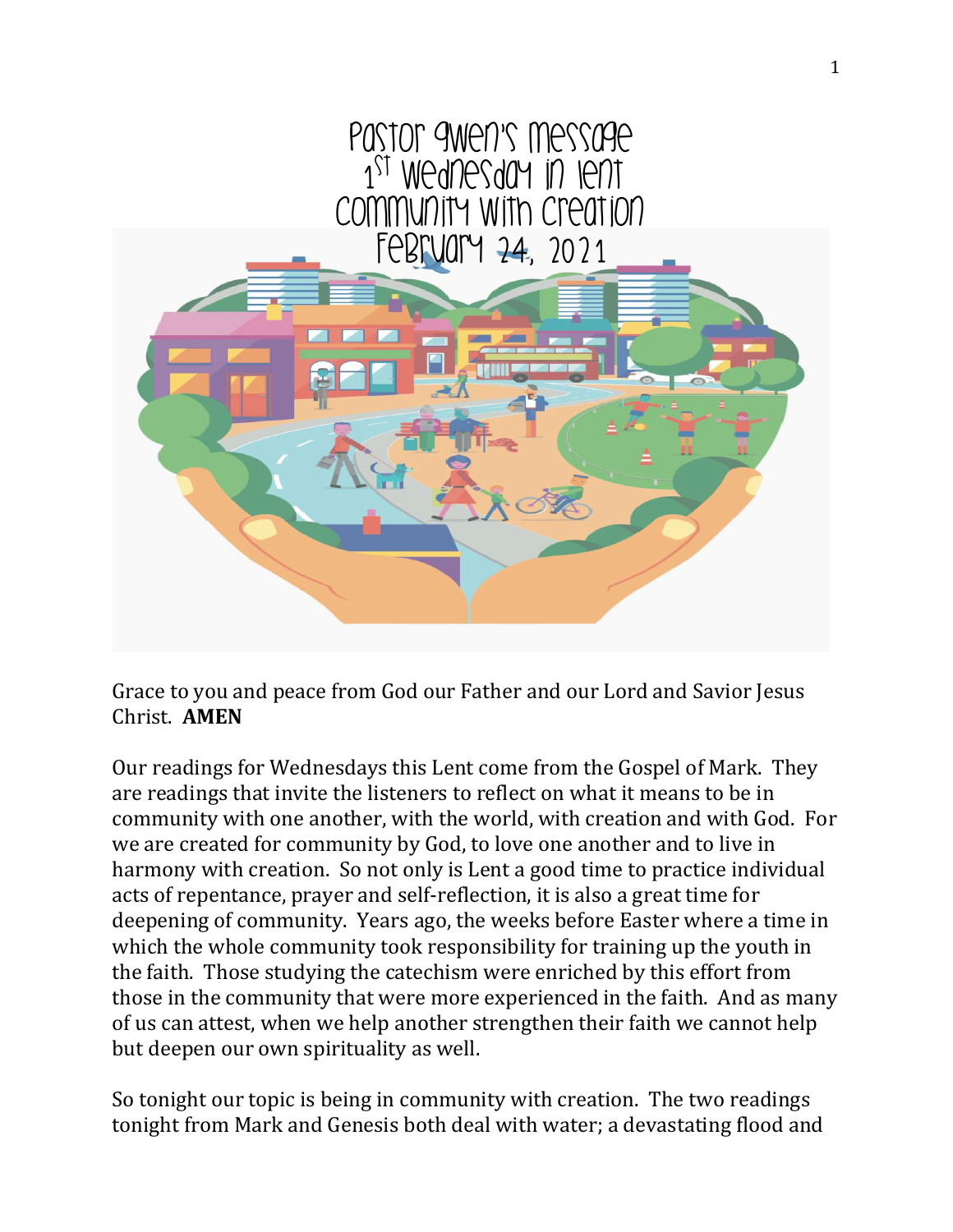an unruly sea in a violent storm.

The very first sermon I ever preached at St Olaf, was on Noah's Ark and since then I have come to appreciate this Bible story more each time it comes to mind. Noah's Ark is a story that we teach our children at a young age, but did you ever give thought to how violent it really is. In a snap shot; God gets sick of all that is happening on His earth and decides to send a flood to solve the problem. This flood wipes out every living creature on earth, including people, except for Noah and his family and the animals that two by two he ushered into the ark. WOW.

Yet, this story has captivated us since we were children. We have taught it here at Christ the Servant, several times in Sunday school and back when we had many kids here we actually did an entire VBS revolving around Noah's Ark. Any of you remember the huge ark Diane Johnson made out of cardboard, that stood right here on the altar platform? It was a fun lesson and the children loved it.

But you and I know that floods are devastating. I saw the results of the flood in Rapid City in 1972 when I visited some friends less than a month after it happened. Houses were picked up and moved off their foundations. Street signs were bent over at their bases and lying on the ground. Mud and dirt were everywhere. Many homes were ruined and lives destroyed. Water is powerful and there is nothing cute or sweet about a flood.

In the Noah story, God does get fed up with how the humans he made, are destroying the perfect world He has made. Sinfulness was so bad that I think God was actually sad that he made us. At creation God said all he had made was good and His people were very good. But this was not the case any longer. God lamented the world that had been created and so in anger God brings the rain down on creation, all but Noah and his family and animals he managed to save on his boat. Everything else is gone.

If you think about it, it did not take long for humans to mess up the world. This part we never tell our children until they are old enough to understand what we have done to the earth. And today, I think that there is a concerted effort to combat global warming which if you are a believer in it, is a reaction of the earth to how humans are destroying the ecosystem.

Just as we should be cognizant of how we are caring for God's creation, our home, we have to admit that we are using up resources, polluting the air and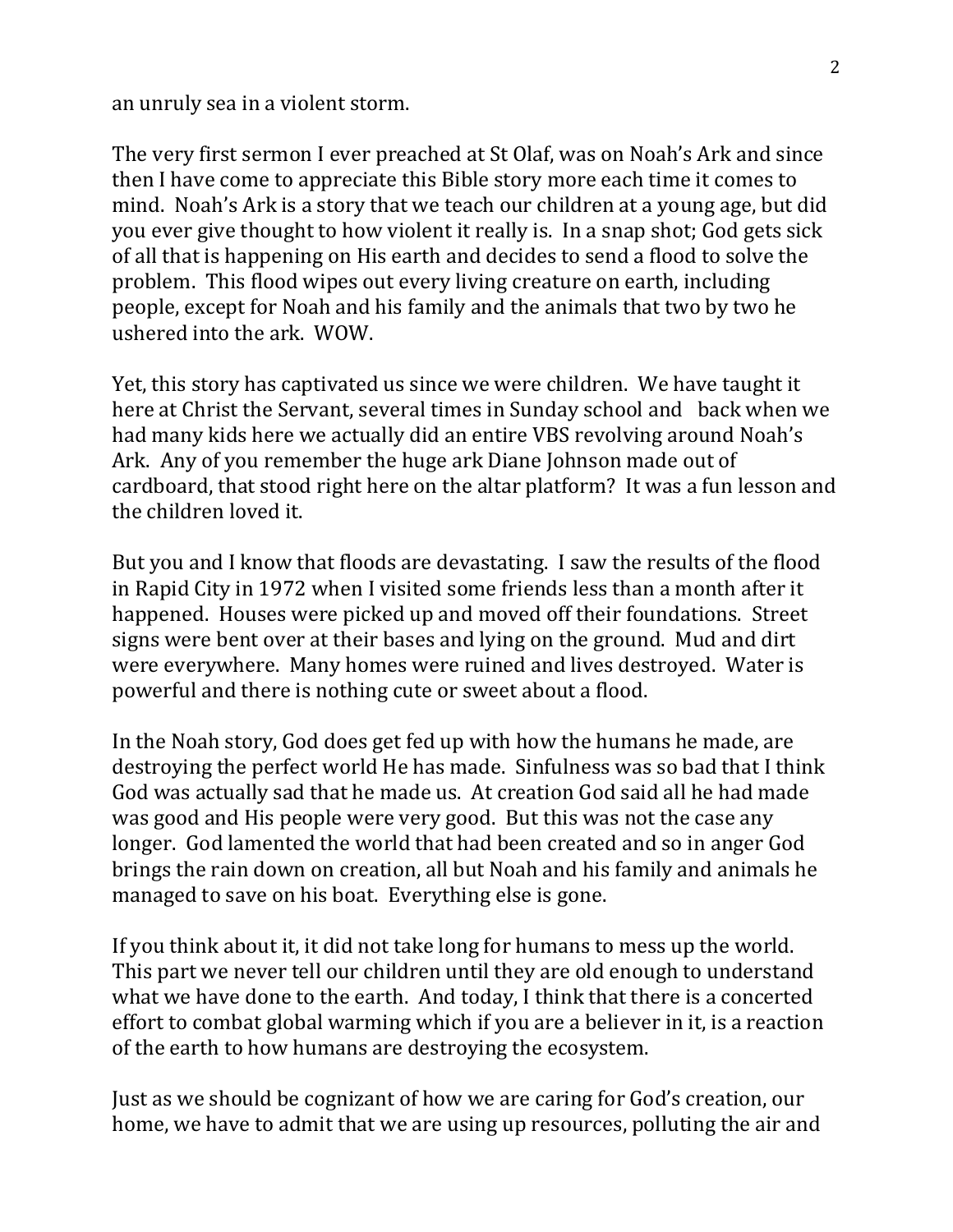destroying waterways every day. God was sorry that he destroyed creation and promised never to do it again. And we all know the sign, a rainbow, that He sent as proof of his covenant with humanity, that he never again would destroy everything on the earth. We should be sorry and repent for all the sin we have brought into the world as it too destroys this beautiful creation that God gave us to live in. Our sign to God that we will try to live according to His plan will be our faith in Jesus Christ, His Son our Lord.

In our Gospel reading from Matthew we have a storm that is beginning to create waves threatening the safety of those in the boat with Jesus. And during this storm, Jesus, of great faith, was asleep in the stern. It gets so bad that the disciples wake Jesus and ask Him if he cares that they are going to perish from the waves that are about to sink the ship. The disciples were afraid of dying and they are panicking. They turn to Jesus and want Him to share their concern for their situation and find some urgency in their situation. And we all know what happens next. Jesus awoke and told the wind to cease. "Peace, be still" Jesus says and His authority over the wind becomes immediately evident. The winds cease and calm is restored. Jesus has power over the wind and the sea. The disciples must have, in their hearts, wondered about how Jesus has command over creation. Jesus is truly God's son, God's incarnate with unyielding Godly power over creation.

Yes, Scripture tells us that God and His Son, Jesus have power over the creation they made for us. It is evident in many places in God's word that He is still in control. And note here that God is not just concerned about us and how we live in community together, but I think he is genuinely concerned about all of His creation, animals, plants and all that He has made. And that concern extends to how we interact with the created world.

Let's think for a minute or two about a few things about being in community with creation. What is one way you are dependent on creation in your daily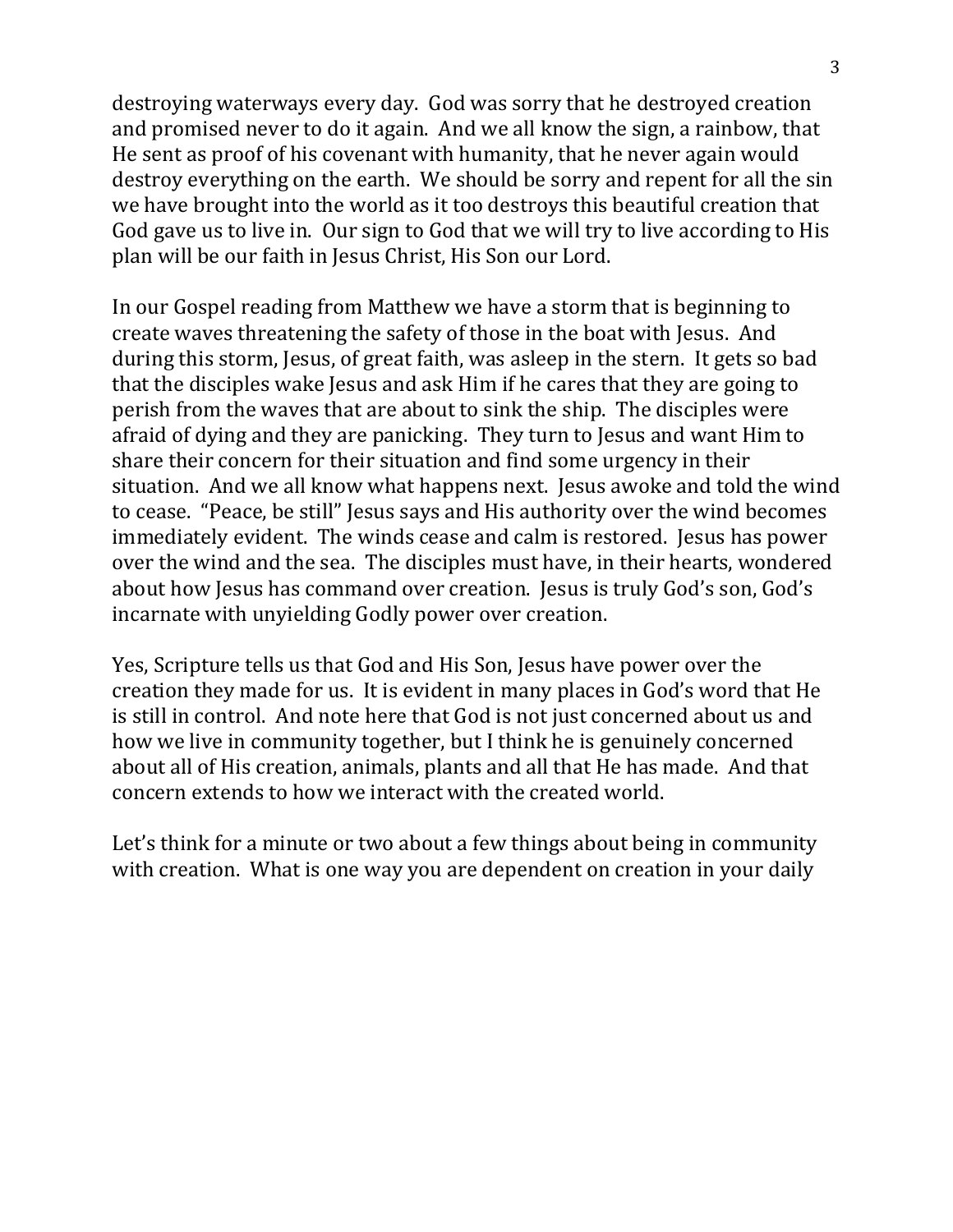life? Now folks, this is the interactive part of the message. Can anyone think of a way that we are dependent on creation? Don't be shy. What is one way you are in danger from creation in your daily life? What is one way our lives endanger creation? What is one way our lives enrich creation?

So where does that leave us in our understanding of how we are to live in community with all of creation? How is our human existence interdependent with the entire created world?

I would like to remind you of the 1 Corinthians 12:12 & 14 passage. "For just as the body is one and has many members, and all the members of the body, though many, are one body, so it is with Christ." "Indeed, the body does not consist of one member but of many." The eye is no more important than the foot, etc. In my quarterly issue of All God's Creatures published by Guideposts as a daily devotion for animal lovers, there was an interesting story on Feb 4th using this scripture text. I would like to read it to you. It is by Tez Brooks: "Meerkats are funny little mammals known for sticking together. At home on the African savanna, several families may live together in a large clan—each member with a different role.

One meerkat may act as a babysitter while another may serve as a lookout by standing on its hind legs. A critical role within the meerkat community is the teacher, who shows the pups how to hunt.

Even when a meerkat is digging a burrow, other meerkats come and assist, forming a lineup. The team passes the loose soil upward, toward the opening. There, another meerkat builds a mount of dirt so the guard can stand and keep watch.

Although each has a particular job, they unite for many jobs. The entire group works together against danger. Following the directions of the leader, meerkats defend their homes and stand up to dangerous predators, like snakes. If a lone meerkat attempted to defend itself, it would fail.

Community is important for meerkats. We need community too. Being alone is dangerous. One of the most important teams is our local church. This is where we find strength in numbers, using our varying gifts to serve one another.

Scripture reminds us how desperately we need others to live and grow as Christians. Although each of us has special gifts and skills, none of us can say